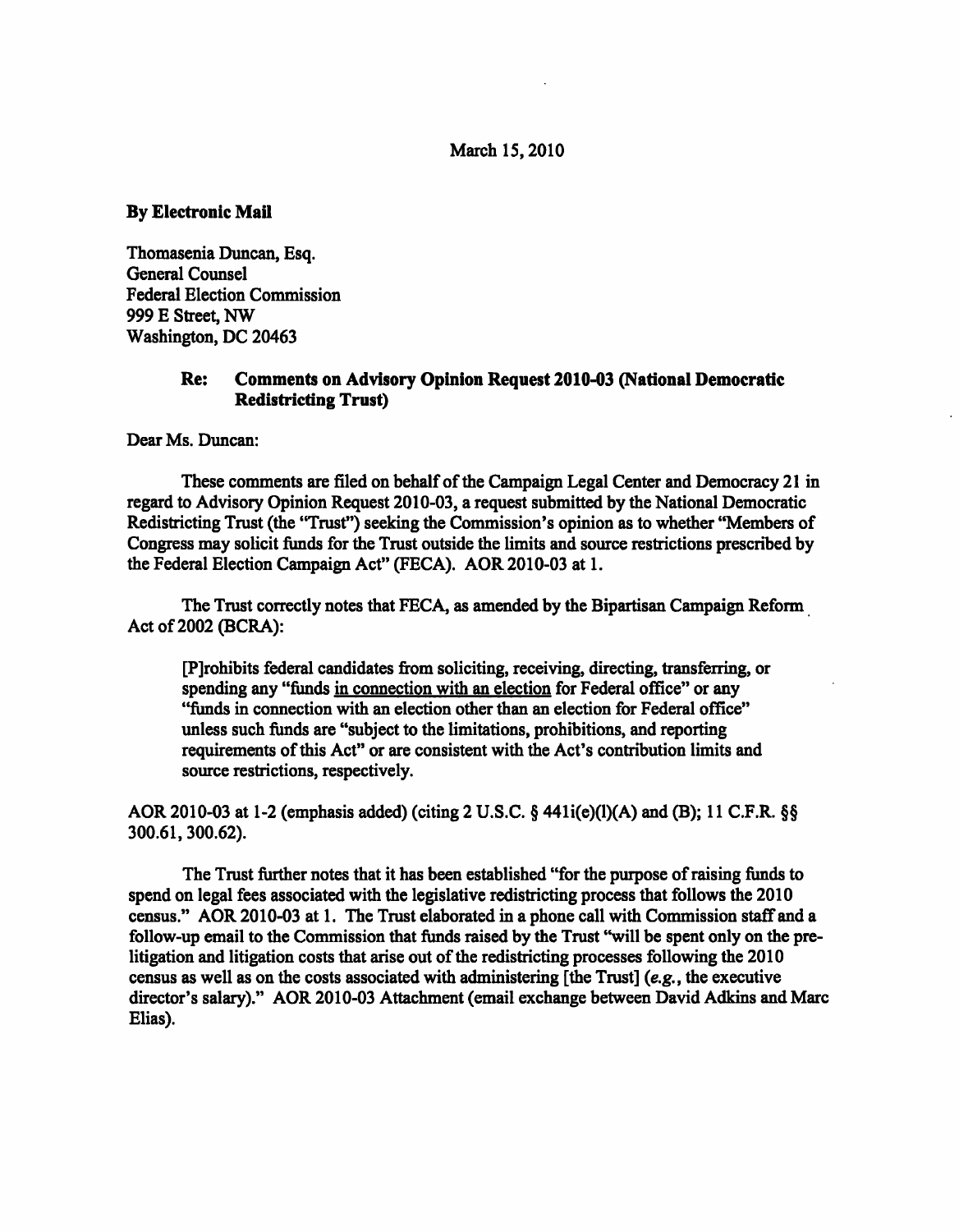The question posed by AOR 2010-03 is a simple one: Are funds raised for, and spent on, legal and administrative costs associated with redistricting to be treated as funds raised and spent "in connection with an election" for purposes of the soft money solicitation ban?

The briefs filed by the Commission and the Democratic National Committee in Republican National Committee v. FEC make clear that redistricting activities occur "in connection with elections." Consequently, the Commission should advise the Trust that Members of Congress are prohibited by 2 U.S.C. § 441i(e)(l) from soliciting funds for the Trust outside the limits and source restrictions prescribed by FECA.

#### Discussion

The Trust recognizes that the standard for applying section 441i(e) is whether an activity is "in connection with" a federal or non-federal election. AOR 2010-03 at 2. Yet, with regard specifically to redistricting, it cites as authority only two pre-BCRA advisory opinions for the different proposition that redistricting activities are not "election-influencing" activities under FECA. See id. (citing Ad. Ops. 1981-35 and 1982-37).

These dated opinions are of little relevance here.<sup>1</sup> Section 441 $i$ (e) applies to activities "in connection with" an election, not activities "for the purpose of influencing" an election.

As to the relevant standard, the brief recently filed by the Commission in the RNC litigation demonstrates that the Commission takes the firm position that redistricting activities are "in connection with" elections.

In the RNC case, the Commission defends the application of the party soft money ban, 2 U.S.C. § 441 i(a), to funds raised and spent by a party for redistricting activities—precisely because, the Commission says, redistricting activities affect federal elections. The Commission argues: "[T]he record from McConnell demonstrates that '[r]edistricting efforts affect federal elections no matter when they are held.'" Brief for Defendant FEC in Opposition to Plaintiffs' Motion for Summary Judgment at 46, RNC v. FEC (No. 08-1953) (D.D.C. Mar. 9,2009) (citing McConnell v. FEC, 251 F. Supp. 2d 176, 468 (D.D.C. 2003) (Kollar-Kotelly, J.)).<sup>2</sup> The Commission continued:

The most important legislative activity in the electoral lives of U.S. House members takes place during redistricting. a process that is placed in the hands of

 $\frac{1}{1}$ 

<sup>1</sup> As a general matter, pre-BCRA advisory opinions are inapplicable today to the extent that they do not take into account BCRA's express purpose of prohibiting federal officeholders from raising and spending non-federal funds—and the court's conclusion in McConnell, detailed herein, that redistricting efforts are most certainly connected to elections.

<sup>2</sup> Although not quoted by the Commission in its RNC brief, Judge Kollar-Kotelly also found in  $McConnell$  that, in the pre-BCRA era, "[t]he national parties use[d] nonfederal funds, as well as federal funds, toward their redistricting efforts, and these efforts [were] of value to Members of Congress because the changes in the composition of a Member's district can mean the difference between reelection and defeat." McConnell, 251 F. Supp. 2d at 462.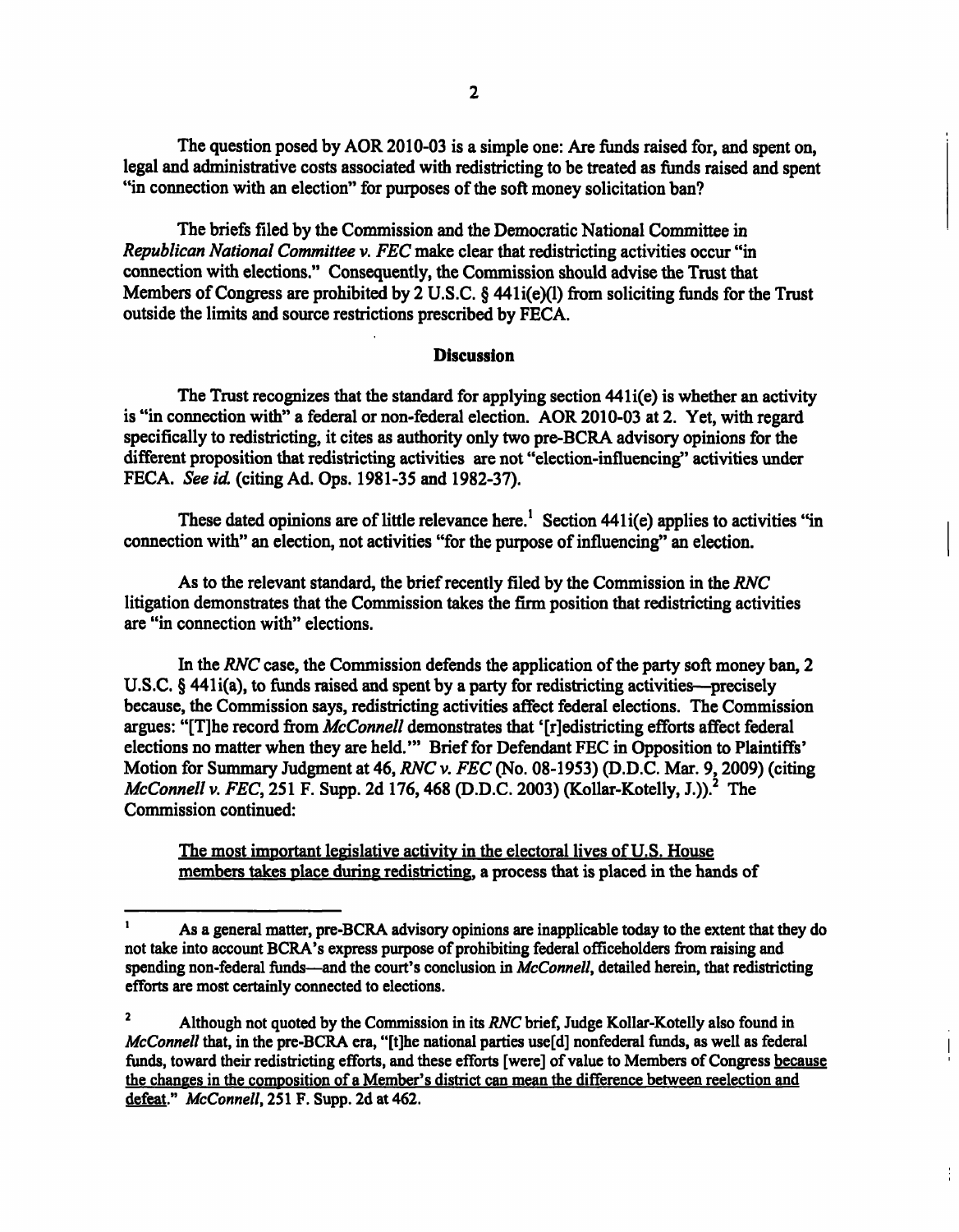state legislatures. The chances that a House incumbent will be ousted by unfavorable district boundaries are often greater than the chances of defeat at the hands of the typical challenger. Thus, federal legislators who belong to the state majority party have a tremendous incentive to be attuned to the state legislature and the state party leadership.

Id. (emphasis added) (citing McConnell, 251 F. Supp. 2d at 462 (Kollar-Kotelly, J.)). The Commission brief goes on to elaborate precisely how soft money contributions in the redistricting context pose a threat of corruption, noting that the "importance of redistricting to federal officeholders has not been lost on large soft money donors," quoting "one memorandum to a high-level Fortune 100 company executive from the company's own governmental affairs staff' explaining:

[B]ecause both parties will be working to influence redistricting efforts during the next two years, we anticipate that we will be asked to make soft money contributions to these efforts. Redistricting is a key once-a-decade effort that both parties have very high on their priority list. Given the priority of the redistricting efforts, relatively small soft money contributions in this area could result in disproportionate benefit.

#### Id. (quoting memorandum).

Finally, the Commission notes in its brief that the RNC admitted in its lawsuit that "redistricting 'involves congressional districts,'" and conceded that "the purpose of its redistricting activities is to divide federal and state legislative districts 'into a proper format that hopefully would be ... more of a benefit to [the RNC] than the opposition party."" Id.

In other words, in order to defend the application of section 441i(a) to funds raised and spent for redistricting activities, the Commission necessarily (and correctly) takes the position that such redistricting activities "affect federal elections." There is no basis to distinguish for these purposes between section 441i(a) and 441i(e). If the Commission's litigating posture in the RNC case is correct, then the Commission must conclude here that solicitations by federal candidates and officeholders for funds related to redistricting activities fall within the proscriptions of section 441i(e). To decide otherwise in this proceeding would be inconsistent with, and severely undermine, the Commission's current position in court.

In short, it would be incoherent for the Commission to contend in court that redistricting activities "affect federal elections" but to conclude here that redistricting activities are not "in connection with" an election.

Indeed, it is ironic that this AOR is filed by a Trust associated with the Democratic Party, since the DNC itself in the same litigation also argues that redistricting activities are very much "in connection with" elections. In its court papers, the DNC approvingly quotes Judge Kollar-Kotelly 's finding that redistricting activities "have an effect on federal elections":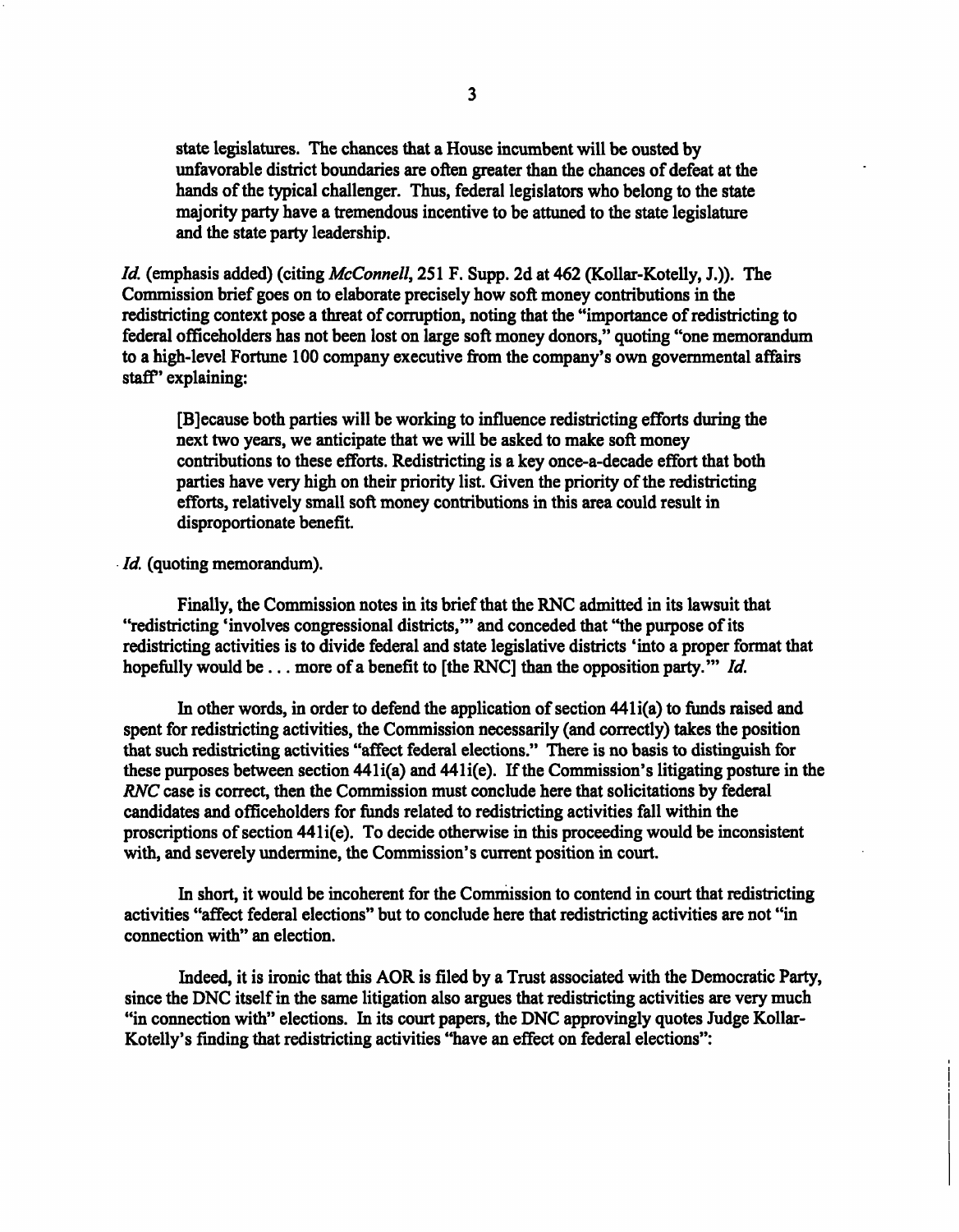Similarly, Plaintiffs provide no new, concrete facts with respect to their proposed "Redistricting Account"—and this too was decided by McConnell. In that case, the RNC introduced evidence that it used soft money "to support redistricting efforts, including redistricting litigation." McConnell, 251 F. Supp. 2d at 338 (opinion of Henderson, J.); id. at 462 (opinion of Kollar-Kotelly, J.); id. at 831-32 (opinion of Leon, J.). In response, Judge Kollar-Kotelly concluded that state redistricting efforts have an effect on federal elections. See id. at 468,687. Before the Supreme Court, Plaintiffs took issue with Judge Kollar-Kotelly's conclusion, and asked the court to strike down 441i(a) as it restricted receipt of soft money in relation to redistricting activities. The Court declined to do so.

 $\mathbf{I}$ 

In the instant challenge, Plaintiffs merely reassert that they plan to create an account to support political activity, analysis, and litigation related to redistricting. But they have failed to introduce any concrete, discrete facts to support an as-applied challenge or to differentiate their claim from the one decided in *McConnell*. Indeed, their legal analysis as to why 441i(a) is unconstitutional as applied to their Redistricting Account does not contain a single citation to the factual record.

Brief for DNC in Opposition to Plaintiffs' Motion for Summary Judgment at 12, RNC v. FEC (No. 08-1953) (D.D.C. Mar. 9,2009) (emphasis added) (internal citations omitted).

Thus, the DNC concludes, "In short, [the RNC's] basic argument—that the Constitution does not allow Congress to regulate national party fundraising for state candidate contributions, redistricting, issue advocacy, litigation and headquarters expenses—is not remotely the law." DNC Br. at 3.

The DNC's correct statement of constitutional law likewise applies to Congress' regulation of federal officeholder fundraising for redistricting.

### Conclusion

The Commission correctly asserts in RNC that redistricting is the most important legislative activity in the electoral lives of U.S. House members. Brief for Defendant FEC, supra at 46.

The "most important" activity in the "electoral lives" of Members of Congress is plainly "in connection with" elections. Consequently, Members of Congress are prohibited by section 441i(e) from soliciting funds for the Trust outside of federal law amount limits and source prohibitions.

We appreciate the opportunity to comment on this matter.